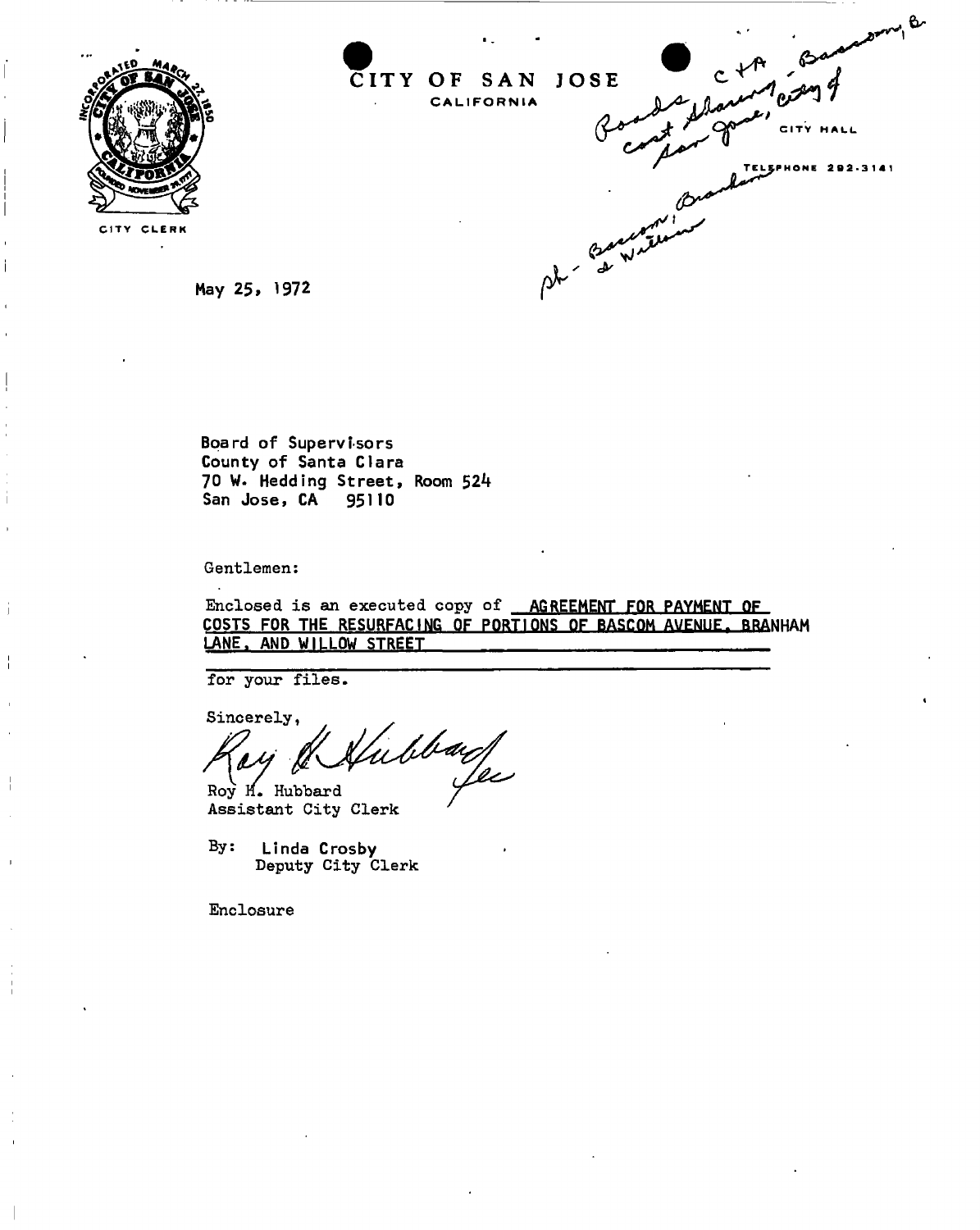**AGREEMENT BETWEEN THE CITY OF SAN JOSE AND THE COUNTY OF SANTA CLARA FOR PAYMENT OF COSTS FOR THE RESURFACING OF PORTIONS OF BASCOM AVENUE, BRANHAM LANE, AND WILLOW STREET** 

 $\frac{1}{\text{day of}}$  MAY 21 1972 THIS AGREEMENT, made and entered into this\_ 1972, by and between the CITY OF SAN JOSE, a municipal corporation of the State of **1972, by and between the CITY OF SAN JOSE, a municipal corporation of the State of California, hereinafter referred to as "City", and the COUNTY OF SANTA CLARA, a**  political subdivision of the State of California, hereinafter referred to as **political subdivision of the State of California, hereinafter referred to as**  "County";

> WITNESSETH: **WITNESSETH :**

**"County";** 

**WHEREAS, County and City wish to improve Bascom Avenue between Heatherdale Avenue and San Carlos Street; Branham Lane between Leigh Avenue and Almaden Express** way; and Willow Street between the Guadalupe River and Norman Avenue;

**way; and Willow Street between the Guadalupe River .and Norman Avenue; WHEREAS, the materials used for resurfacing the abovementioned portions of the**  abovementioned road, avenues and streets will be placed approximately 19.9 percent **abovementioned road, avenues and streets will be placed approximately 19.9 percent**  -within the unincorporated territory of County, and approximately 80.1 percent within **-within the unincorporated territory of County, and approximately 80.1 percent within the limit8 of City, and City and County wish to provide for the payment of their respective shares of the costs of resurfacing the said portions of said roads,**  avenues and streets (herein for convenience, referred to as "said project"); and

**WHEREAS, it is in the best interest of orderly and economic construction**  practices to complete said project through joint action of the City and County **practices to complete said project through joint action of the City and County**  and under a single construction contract awarded and administered by the City.

**avenues and streets (herein for convenience, referred to as ."said project"); and** 

**and under a single construction contract awarded and administered by' the City. NOW, THEREFORE, for and in consideration of their mutual promises, covenants**  and agreements hereinafter set forth, and subject to the terms, provisions and **and agreements hereinafter set forth, and subject to the terms, provisions and**  conditions hereinafter set forth, the patties hereto do hereby agree as follows: **conditions hereinafter set forth, the patties hereto do hereby agree as follows:** 

1. Preparation of Plans and Specifications. City shall prepare plans and **1. Preparation of Plans and Specifications. City shall prepare plans and**  '. Specifications for said project and submit copies of said plans and specifications **\ Specifications for said project and submit copies of said plans and specifications to County for approval thereof. Upon approval by County, City shall advertise said**  project for bid and shall award a contract to be supervised to completion by City.

**project for bid and shall award a contract to be supervised to completion by City.** 

Opier:<br>- City of San Jack Spierre Wilt, PM)

Clerk, Bastywood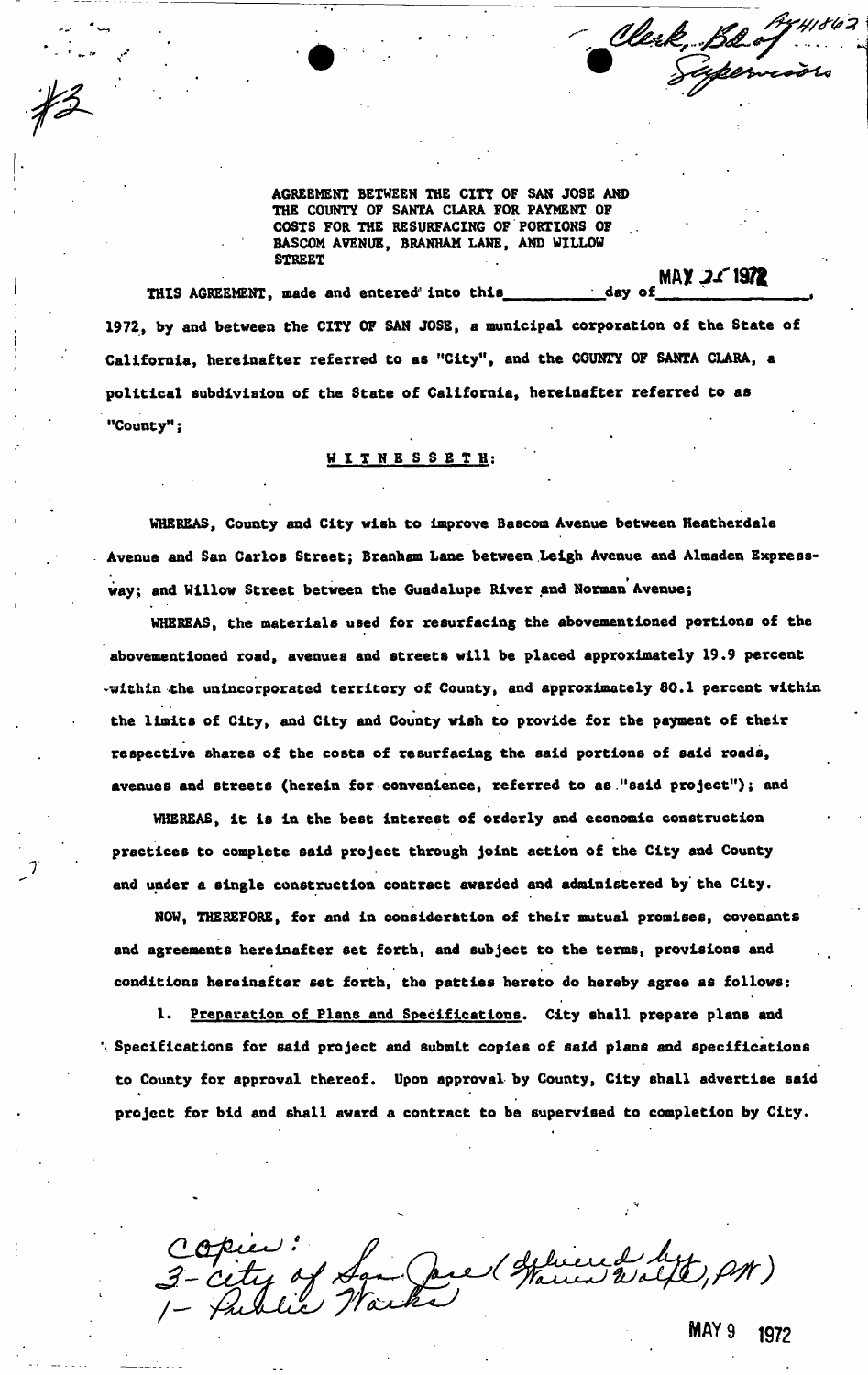**2. County's Share of Cost. Within thirty (30) days after approval by County of the plans and specifications for ssid project, County shall pay to City, a total sum of Thirty-Nine Thousand Dollars (\$39,000.00), which is the**  amount presently estimated by City to be the combined total constuction cost **of the portions of said project within the unincorporated territory of County. As used in this agreement, the term "construction cost" shall mean the total of all costs incurred and expenditures made by City in connection with constructing . said project, including engineering costs and expenses, costs and expenses of preparing plans and specifications, costs and expenses for inspection, publication advertising and printing, cost of extra work and materials in connection with such work authorised by City, cost of all materials not included in the contract price of said construction contract expended on said project.** 

. 3. Insurance. City shall require any contractor awarded a contract for any **portion of said project to secure and maintain in full force and effect at all**  times during the construction of said project, and until said project is accepted **by City, public liability .and property damage insurance in forms and limits of liability satisfactory and acceptable to both City and County and their respective officers and employees from and against any. claims,, loss, liability, cost or expense arising out of or in any way connected with the construction of said project.** 

**The aforementioned policy shall contain a provision that the insurance afforded thereby to City and County and their respective officers and employees shall be primary insurance to the full limits of liability of the policy and If the City or County or their respective officers or employees have other in-** • en el segundo de la construcción de la construcción de la construcción de la construcción de la construcción **surance against a loss covered by such policy, that other insurance shall be excess Insurance only.** 

**4. Final Accounting. Upon completion of the project, City shall 6ubmit to County a final accounting of the total construction cost.** 

**In the event this final accounting shows that the amount advanced by County to City under Paragraph 2 hereof, is less than nineteen and nine-tenths (19.9) percent of the total construction cost, the County shall pay the City** 

 $-2-$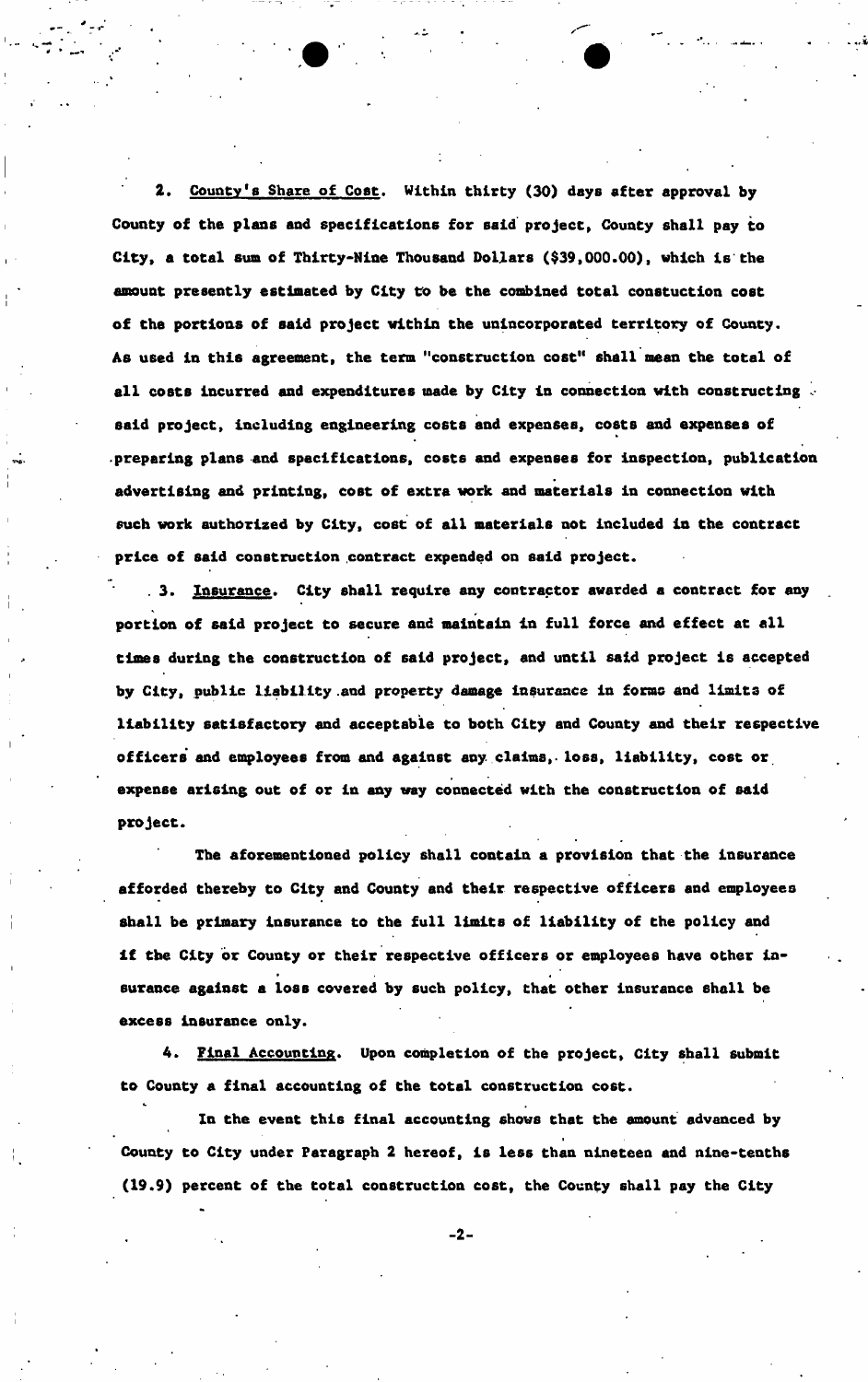**the difference within sixty (60) days from receipt of final accounting. However, In the event this final accounting shows that the amount advanced by County to City under Paragraph 2 hereof is more than the nineteen and nine-tenths.(19.9) percent of the total construction cost, the City shall return the difference to County within sixty (60) days from receipt of the final accounting.** 

**5. Records and Accounts. City shall keep, maintain and render available for inspection by County or its authorised representative, records and books which will provide a complete and accurate account of all costs, fees and expenditures made by City on construction of said projects.** 

**6. Annexation. In the event any portion of the area within the limits of said project is annexed to City before the date of approval of said plans and specifications by County, County's share of the total construction cost shall be reduced in proportion to the amount of territory annexed.** 

**7. Termination. This agreement shall terminate on September 30, 1972, if City ha8 not awarded a contract for construction of said project prior to said date. In the event of such termination, City shall refund to County all sums advanced under Paragraph 2 of this agreement.** 

**WITNESS THE EXECUTION HEREOF the day and year first hereinabove set forth.** 

Approved as to Form:

Don LL, atlumin 4/\$/72.<br>Division Chief Attorney

Attest: FRANCIS L GREINER

**Approved as to Form:** 

Teraed Johompa Deputy County Counsel

DONALD M. RAINS Clark of the Board of Supervisors

CITY OF SAN JOSE. a/municipal corporation

•

**"City"** 

-Gity Manager

COUNTY OF SANTA CLARA, a political subdivision Bν Chairman, Board of Supervisors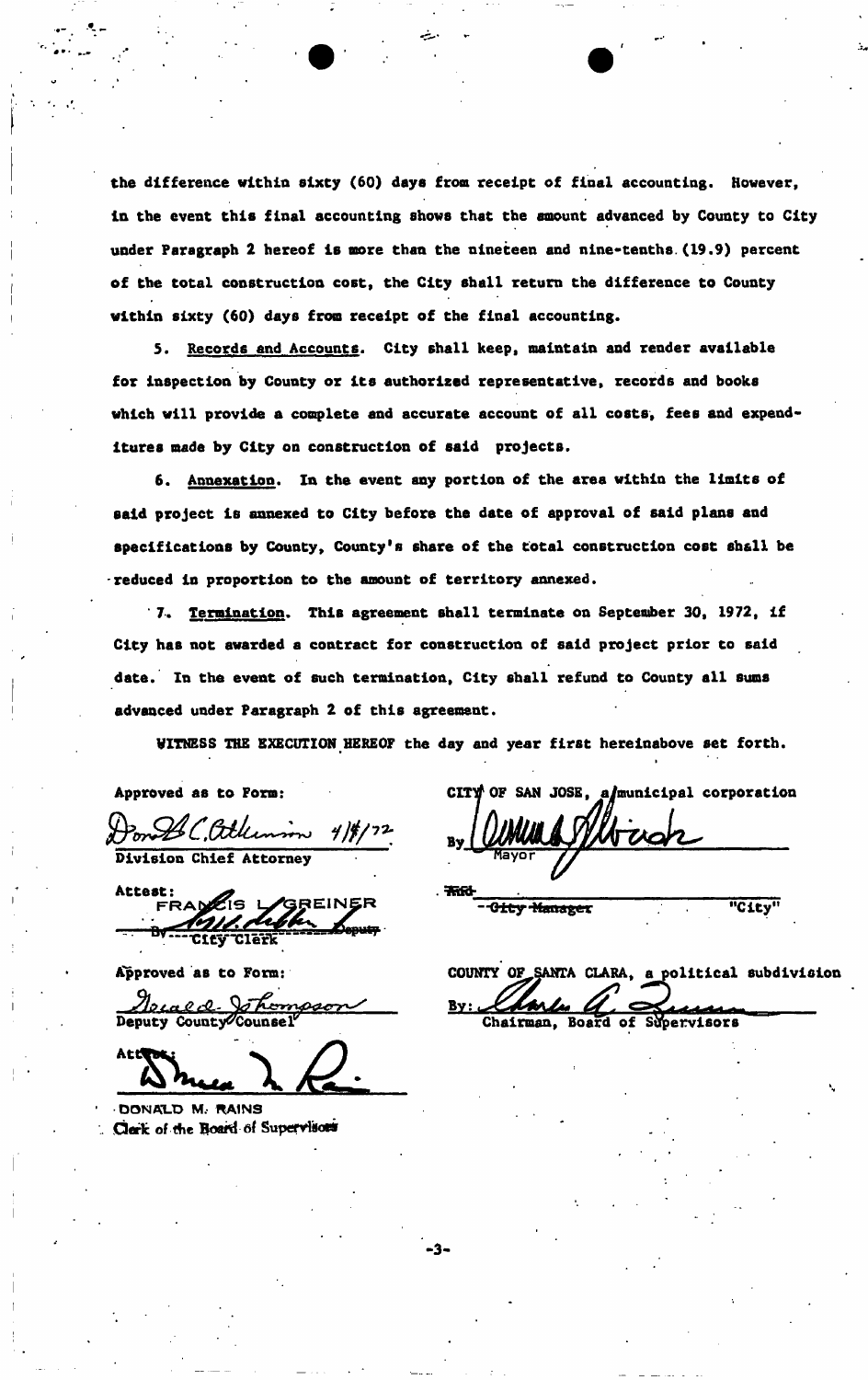

California

**Office of the Board of Supervisors** 524 County Administration Building 70 West Hedding Street San Jose, California 95110 299-2323 Area Code 408

> Sig Sanchez, *District 1*  Dominic I. Cortese, *District 2*  Charles A. Quinn, *District 3*  Ralph H. Mehrkens, *District 4*  • Victor Caivo, *District* 5

**May 10c 1972** 

**Mr. A. R. Turturici Director of Public Works City of San Jose 801 North First Street San Jose, Ca. 95110** 

**Attentions Mr. Glen Roberts** 

**Subject: Agreement with City of San Jose for payment of costs for the resurfacing**  of portions of Bascom Avenue, Branham Lane, **and Willow Street** 

**Dear Mr. Turturici:** 

**Enclosed you will find an original and three copies of an agreement between the County of Santa Clara and the parties named above. The Board of Supervisors at its regularly scheduled meeting on May 9, 1972 authorized its Chairman to execute this agreement on behalf of the County.** 

**After execution of all copies, we would appreciate your**  returning one copy subsets to this office.

**Very truly yours,** 

**BOARD OF SUPERVISORS Donald M. Rains, Clerk** 

**By t** 

**Deputy Clerk** 

**DMR: dc**  Encls.

**ccs Public Works, Engineering**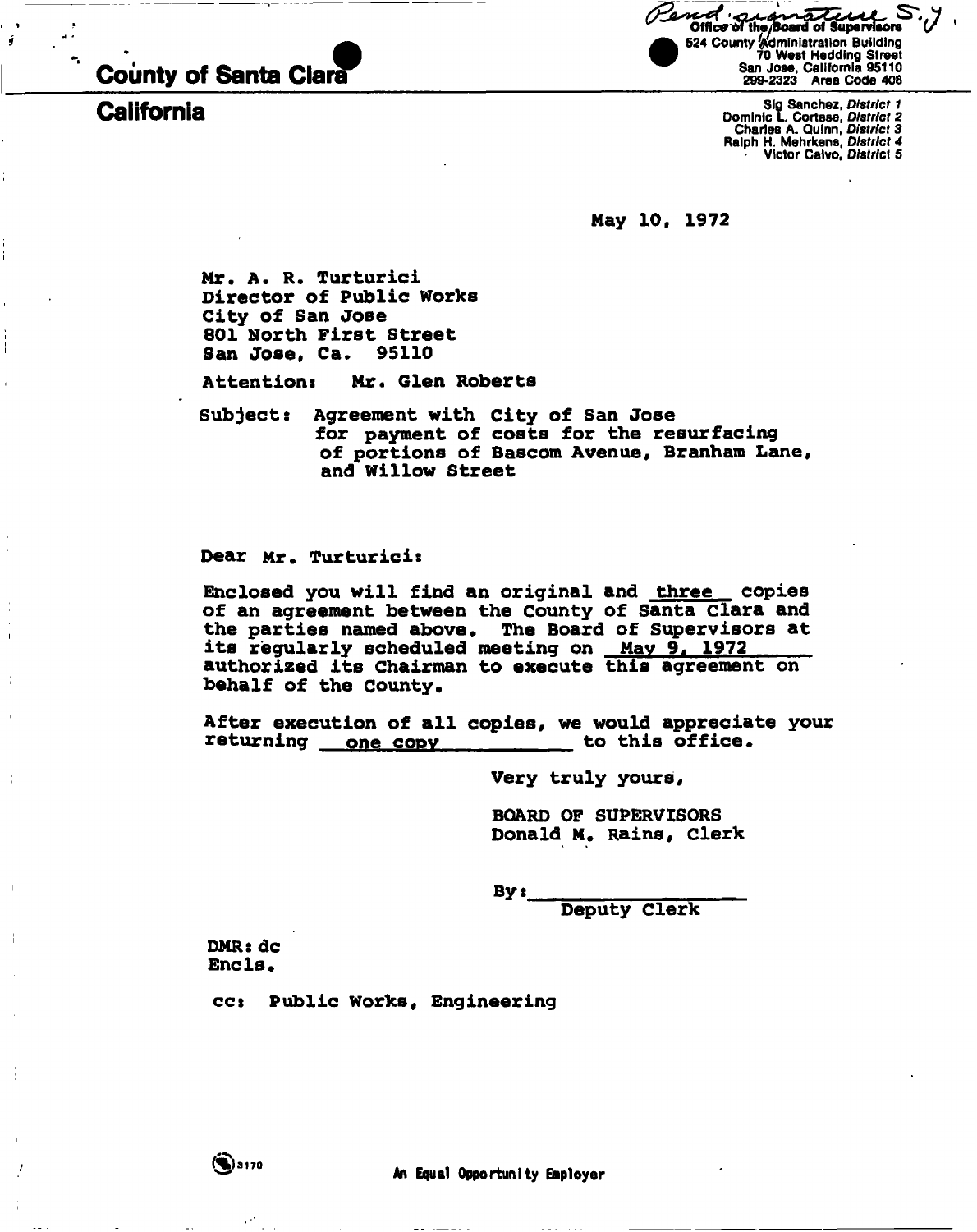| <b>County of Santa Clara</b> | Department of Public Works<br><b>County Office Building</b><br>20 West Hedding Street<br>San Jose, California 95110 |                                                                                         |    |       |                                                                             |  |  |  |
|------------------------------|---------------------------------------------------------------------------------------------------------------------|-----------------------------------------------------------------------------------------|----|-------|-----------------------------------------------------------------------------|--|--|--|
| <b>California</b>            |                                                                                                                     | <b>TRANSMITTAL</b><br>MEMORANDUM                                                        |    |       | S.D. $1,2$ & 4                                                              |  |  |  |
|                              | чŅ.                                                                                                                 | Page                                                                                    | оf | DATE: | April 26, 1972                                                              |  |  |  |
| FOR:                         |                                                                                                                     | BOARD OF SUPERVISORS AGENDA OF                                                          |    | May 9 | 19 72                                                                       |  |  |  |
| $k$ FROM:                    | MONTINI, PUBLIC WORKS, ENGINEERING                                                                                  |                                                                                         |    |       |                                                                             |  |  |  |
| TITLE:                       |                                                                                                                     | AND THE CITY OF SAN JOSE FOR THE IMPROVEMENT OF<br>הההההה וזה ודדון הזון הווגד /ווזוווה |    |       | THE COST SHARING AGREEMENT BETWEEN THE COUNTY OF SANTA CLARA<br>PORTIONS OF |  |  |  |

## DESCRIPTION:

This agreement between the County of Santa Clara and the City of San Jose provides for the resurfacing of Bascom Avenue between Heatherdale Avenue and San Carlos Street, Branham Lane between Leigh Avenue and the Almaden Expressway and Willow Street between the Guadalupe River and Norman Avenue.

BASCOM AVENUE, BRANHAM LANE AND WILLOW STREET

The estimated cost to the County for this work is \$39,000. Funds are available in the FY 71-72 Road Budget (resurfacing).

Approval is recommended.

Four (4) fully executed copies of the agreement should be sent to:

> Mr. A. R. Turturici Director of Public Works City of San Jose 801 North First Street<br>San Jose, California 95110 San Jose, California

> Attention: Mr. Glen Roberts

LM:WWW: vlh

attachments

| JAMES POTT<br>APPROVED:                         | HOWARD CAMPEN        |              |             |  |
|-------------------------------------------------|----------------------|--------------|-------------|--|
| <b>AGENDA DATA:</b><br><b>DATE:</b><br>ITEM NO: | <b>BOARD ACTION:</b> | <b>MAY 3</b> | <u>an e</u> |  |